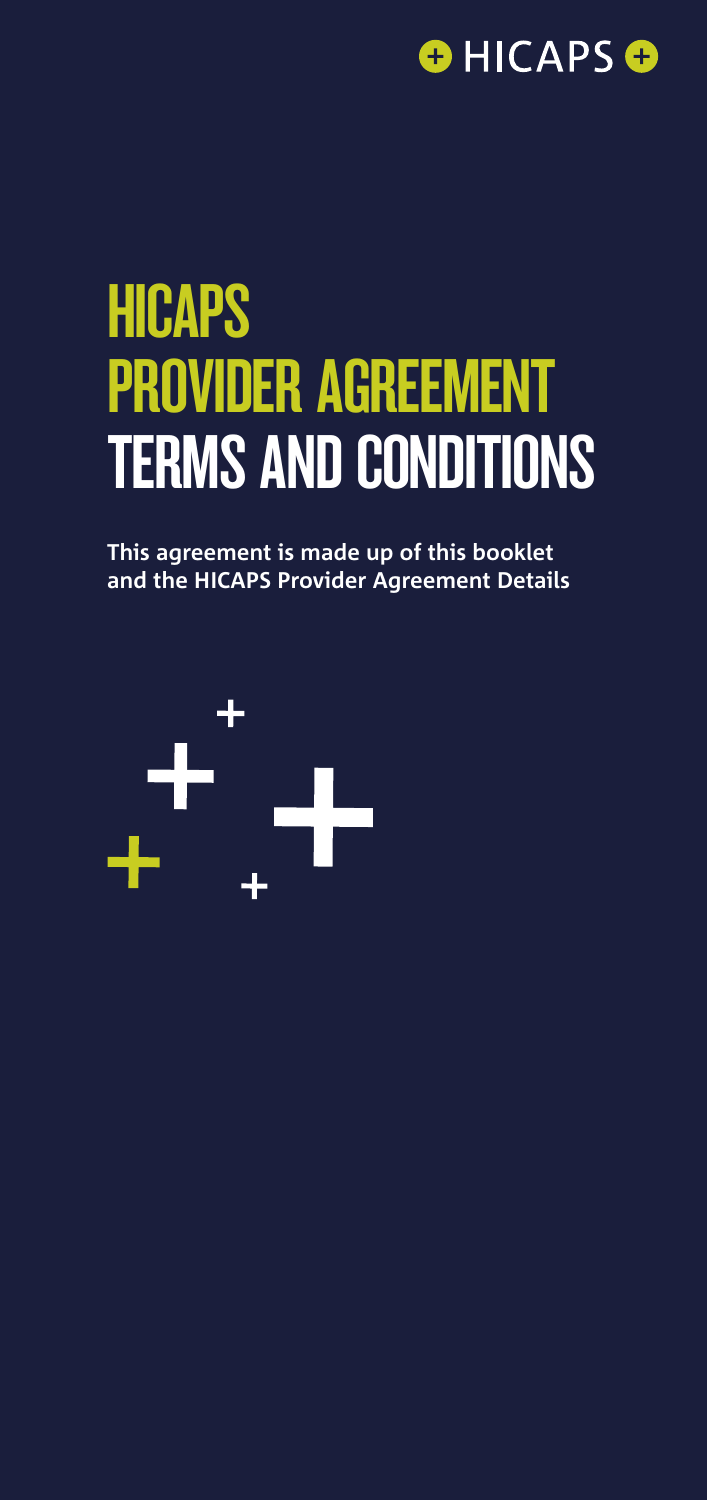# 1. INTERPRETATION

#### **Definitions**

1.1 The following terms shall have the following meanings unless the contrary intention appears:

**Approved Modality** for a Fund means a health modality in which the Fund has agreed to accept transactions through the Network in relation to claims for health services.

**Business Day** means any day other than a Saturday, Sunday or a national or State public holiday.

**Card** means a card supplied by a Fund which complies with:

- (a) the Australian Standard 3524 of 2008 entitled "Identification Cards - Financial Transaction Cards"; or
- (b) such other specifications as agreed between a Fund and HICAPS, such as digital version or a Digital Card.

**Cancel Request** means an electronic message sent to a Fund through the Network by You for cancellation of a prior Transaction Request.

**Cardholder** means a member of a Fund or a person designated by a Fund as a patient who holds a Card and may be entitled to benefits from the Fund in respect of Goods or a Health Service.

**Confidential Information** means the terms of this agreement and any data or information about a party's business, operations or customers supplied to, or acquired by, another party under this agreement or during the negotiations preceding this agreement by any director, employee, agent, adviser or officer of the second party and includes, without limitation, as confidential information of a Fund any data or information developed, collated or obtained by or for You pursuant to, for the purposes of or in connection with this agreement including, without limitation, information about Quotations and Transactions processed for a Fund through the Network but does not include Transaction Data.

**Digital Card** means any authorised media that may be used to contain membership identification details and transfer those details to the HICAPS System.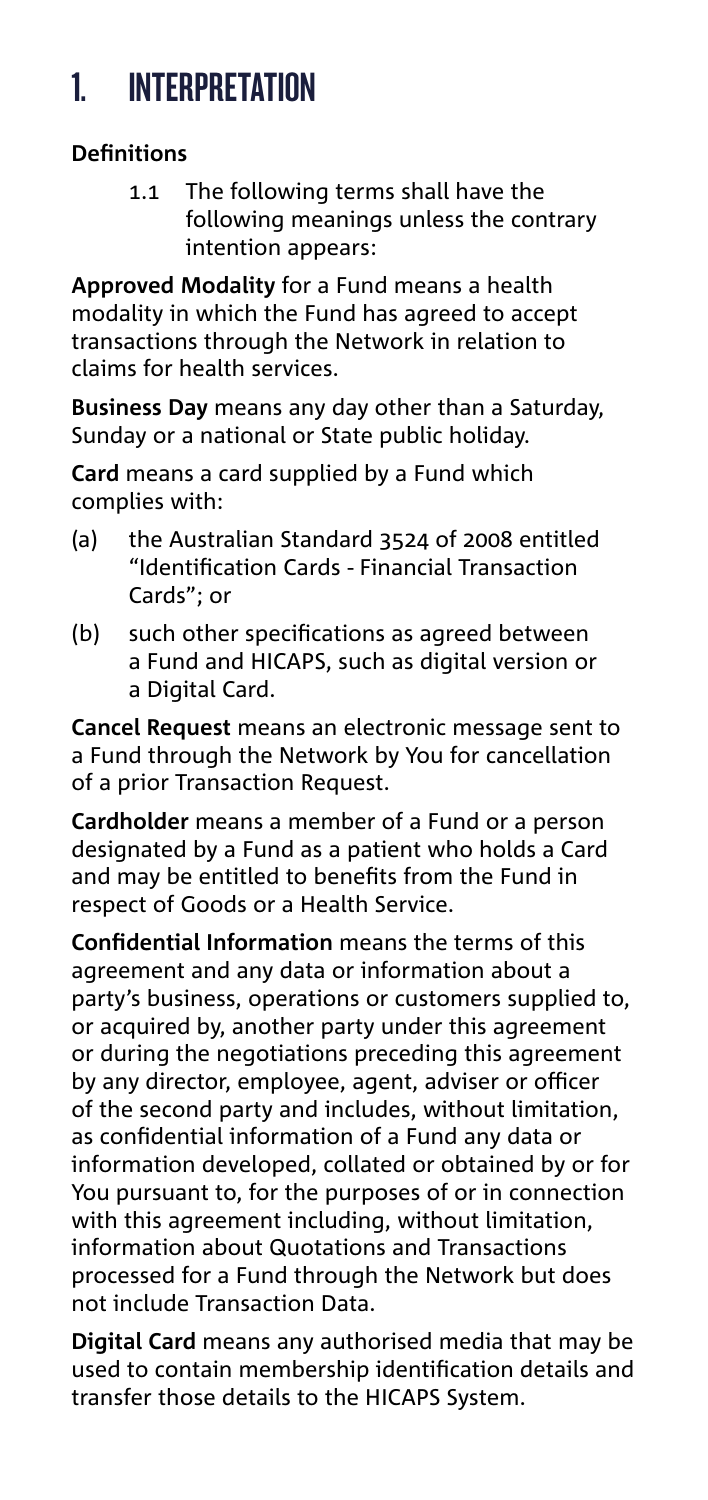**Funds** means each of the private health insurance companies with whom HICAPS has entered into an agreement, as described in the HICAPS Provider Agreement Details.

**Fund Agreement** means an agreement between a Fund and HICAPS relating to the provision of the HICAPS System to the Fund for the purposes of that Fund.

**Fund Contact Point** means a telephone operator acting as a central point of contact for general problem assistance for HICAPS and a Health Service Provider in relation to the Network so far as it relates to the Fund's participation in that service.

**Fund Host System** means the computer hardware and software, including, without limitation, front end processors and all releases, updates and amendments to the computer hardware and software provided by a Fund for the purposes of processing Quotations and Transactions in accordance with this agreement.

**Goods** means goods provided to a Cardholder by You in your capacity as a Health Service Provider.

**Health Service** means a service provided to a Cardholder by You in your capacity as a Health Service Provider.

**Health Service Provider** means a person practising as a dentist, physiotherapist, chiropractor or optometrist or any other person practising a health or health related service or dispensing products and services in respect of whom a Fund may pay a benefit for a particular service rendered by that person or an entity that has entered into such an agreement for that purpose.

**HICAPS** means HICAPS Pty Limited (ACN 080 688 866)**.**

**HICAPS Go** means the digital platform, including the Medipass application, for booking health appointments and initiating health insurance quotes, claims, and payments, excluding use or involvement of any HICAPS terminal.

**HICAPS Provider Agreement Details** means the details described as such which form part of this agreement.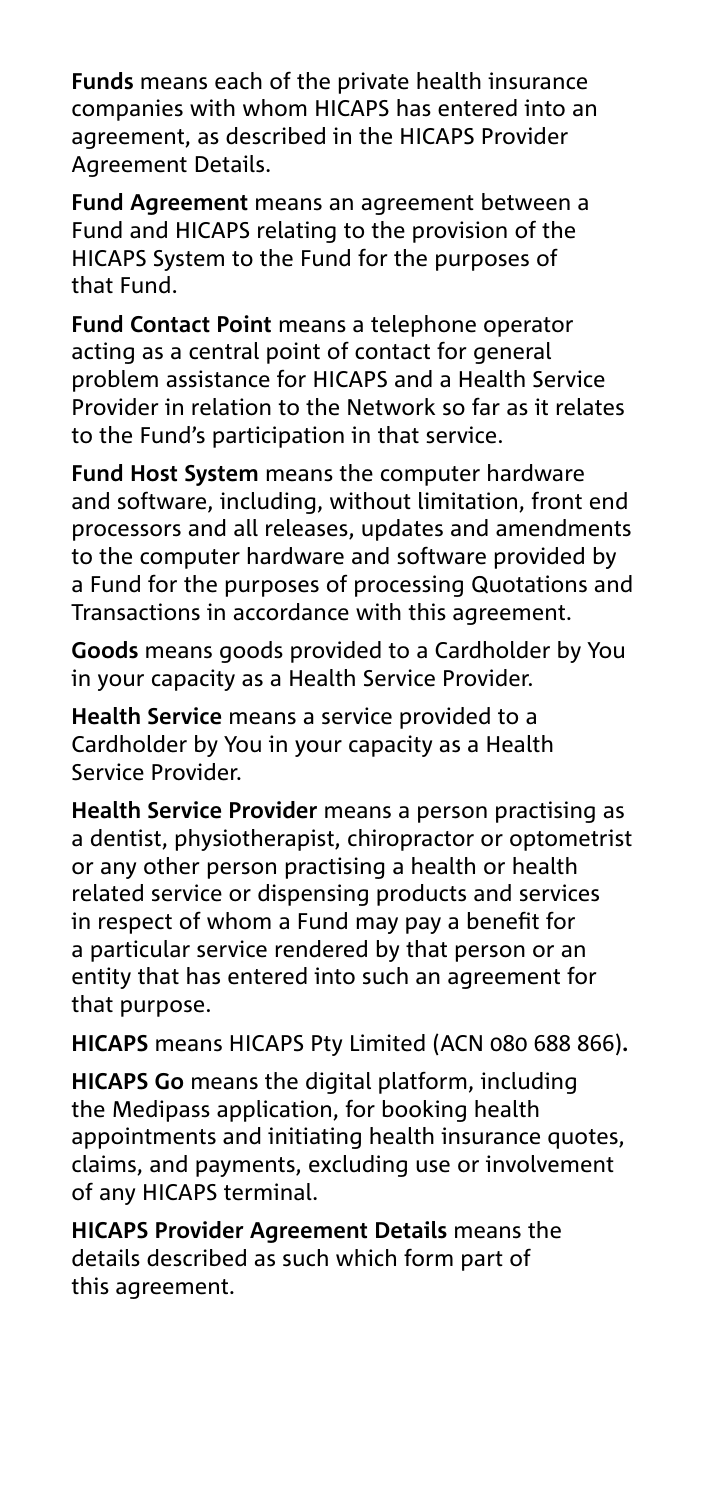**HICAPS System** means the computer hardware and software, including, without limitation, the Switch and Terminals and all releases, updates and amendments to the computer hardware and software provided by HICAPS for the purposes of facilitating Quotations and initiating and processing Transactions in accordance with this agreement.

**HICAPS Welcome Letter** means the letter of introduction, on HICAPS letterhead, identifying Your location as registered with HICAPS and the associated provider number issued by HICAPS.

**Important Declaration** means the declaration that:

- (a) states that the products and services provided by the Health Service Provider:
	- (i) are not subject to any other form of compensation or reimbursement;
	- (ii) do not breach any Fund rules; and
	- (iii) where relevant are based on relevant clinical prescriptions; and
- (b) authorises the Fund to pay proceeds directly to You and to verify any aspect of the claim.

**Insolvency Event** means the happening of any of these events in relation to a party:

- (a) an application is made to a court for an order or an order is made that the party be wound up; or
- (b) an application is made to a court for an order appointing a liquidator or provisional liquidator in respect of the party, or one of them is appointed, whether or not under an order; or
- (c) except to amalgamate while solvent the party enters into, or resolves to enter into, a scheme of arrangement, deed of company arrangement or composition with, or assignment for the benefit of, all or any class of its creditors, or it proposes a reorganisation, moratorium or other administration involving any of them; or
- (d) the party resolves to wind itself up, or otherwise dissolve itself, or gives notice of intention to do so, except to reconstruct or amalgamate while solvent or to transfer its business as an ongoing concern to another person; or
- (e) the party is or states that it is insolvent; or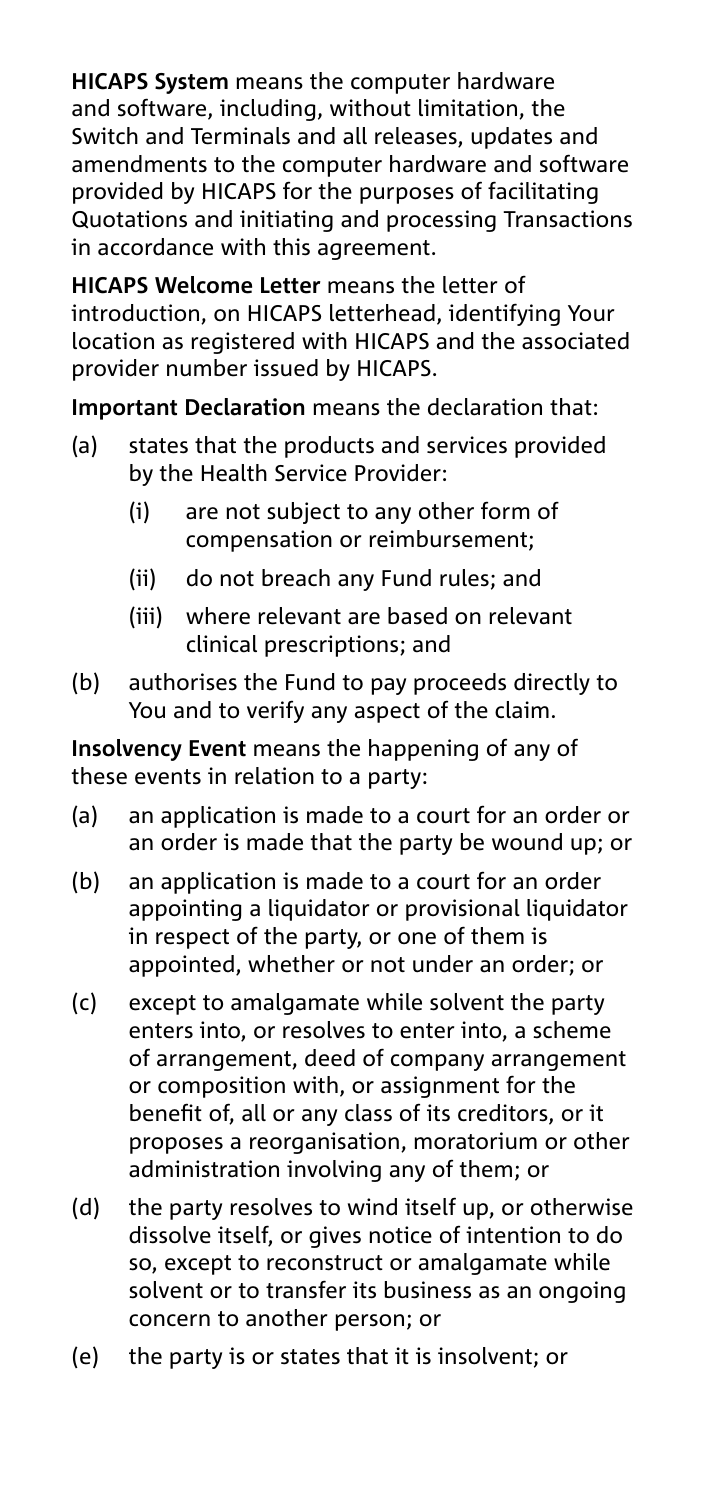- (f) as a result of the operation of section 459F(1) of the Corporations Act 2001 (Cth), the party is taken to have failed to comply with a statutory demand; or
- (g) the party is or makes a statement from which it may be reasonably deduced that the party is the subject of an event described in section 459C(2) (b) or section 585 of the Corporations Act 2001 (Cth); or
- (h) the party takes any step to obtain protection or is granted protection from its creditors, under any applicable legislation or an administrator is appointed to a body corporate; or
- (i) anything analogous or having a substantially similar effect to any of the events specified above happens under the law of any applicable jurisdiction.

**Merchant Service Transaction** means a credit, debit, gift or charge card transaction performed in accordance with a merchant agreement for all or any part of the cost of goods or services**.**

**Network** means the HICAPS System, the Fund Host System, the communication line between a Fund and the Switch and the communication line between the Switch and a Terminal, and HICAPS Go, through which Quotations and Transactions are initiated and processed.

**Provider Number** means the identifier registered with HICAPS for the Registered Provider Location which is specified in the HICAPS Welcome Letter.

**Quotation** means a Quotation Request and Quotation Response.

**Quotation Request** means an electronic request to a Fund given through the Network by a Cardholder or a Health Service Provider in response to a request by a Cardholder for an estimate of the Cardholder's available health insurance benefits through membership the Fund to satisfy (in whole or in part) the cost of the Goods or Health Services identified in the request for that Cardholder.

**Quotation Response** means an electronic response given through the Network by, or on behalf of, the Fund to a Quotation Request.

**Registered Provider Location** means the location address specified in the HICAPS Welcome Letter.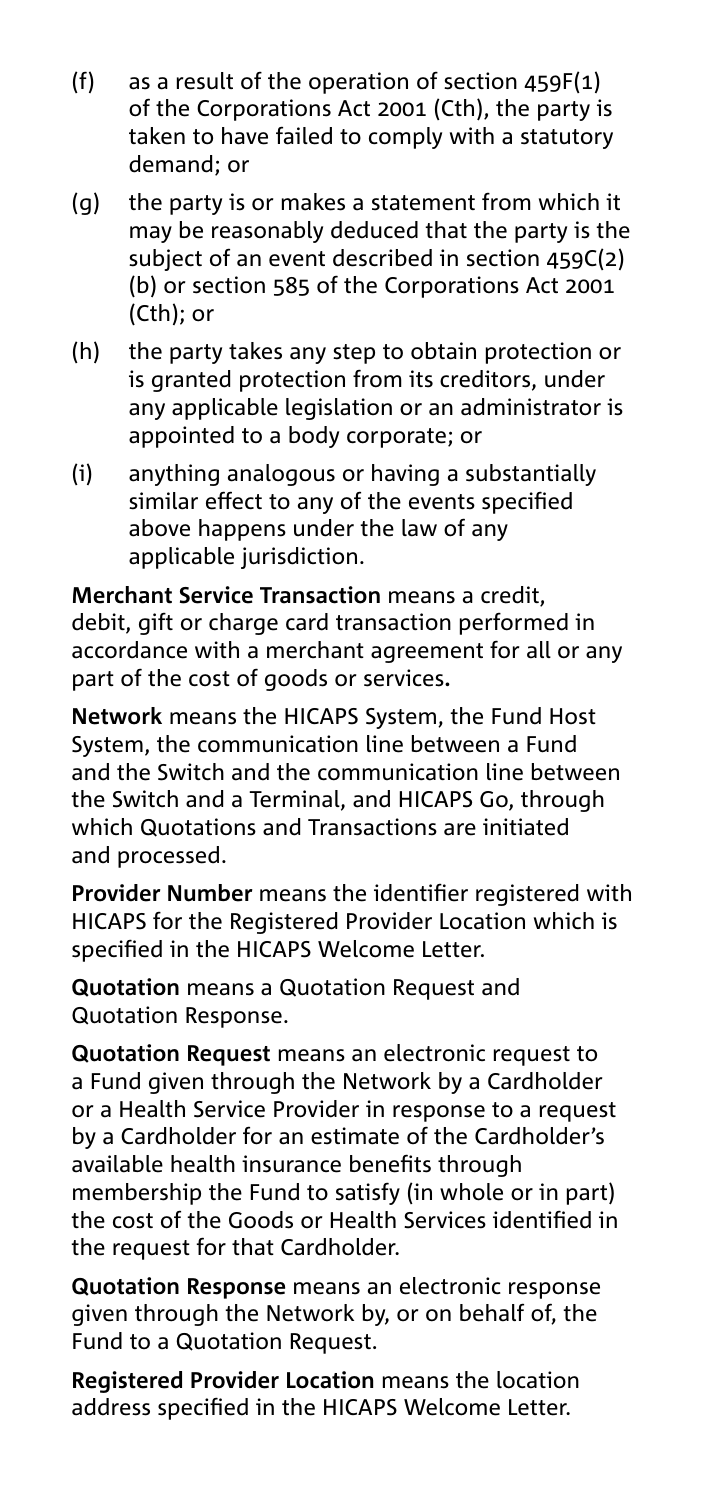**Relevant Laws** means any legislation, code of practice, guidelines or standards issued by relevant regulators or industry bodies in so far as they relate to this agreement, a Fund, You, the Goods or Health Services or the HICAPS System.

**Switch** means the computer hardware and software, including front end processors, required for routing data between Terminals, or HICAPS Go, and the Fund Host System capable of the following functions including, without limitation:

- (a) receiving a Quotation Request, Transaction Request, or Cancel Request from a Health Service Provider and forwarding it to a Fund; and
- (b) receiving a Quotation Response or Transaction Response from a Fund and forwarding it to a Health Service Provider.

**Tax Invoice** means a tax invoice within the terms of subsection 29-70 of the *A New Tax System (Goods and Services Tax) Act 1999* as amended from time to time. In addition, this must also include (without limitation) the following information:

- (a) Provider Number,
- (b) provider name,
- (c) appropriate item numbers and associated item descriptions,
- (d) itemised charges, itemised benefit amounts (where a benefit was paid by a Fund),
- (e) any discounts,
- (f) application date of service per item,
- (g) item and transaction level response codes and descriptors,
- (h) patient name and patient ID, and
- (i) system data required for Transaction verification, including system date and time and retrieval reference number.

**Terminal** means any electronic device, and software, and all related equipment to be used for the purposes of processing and transmitting Quotations and Transactions through the Network.

**Terminal User Guide** means a guide to the operation of a Terminal provided by HICAPS to you.

**Transaction** means a Transaction Request and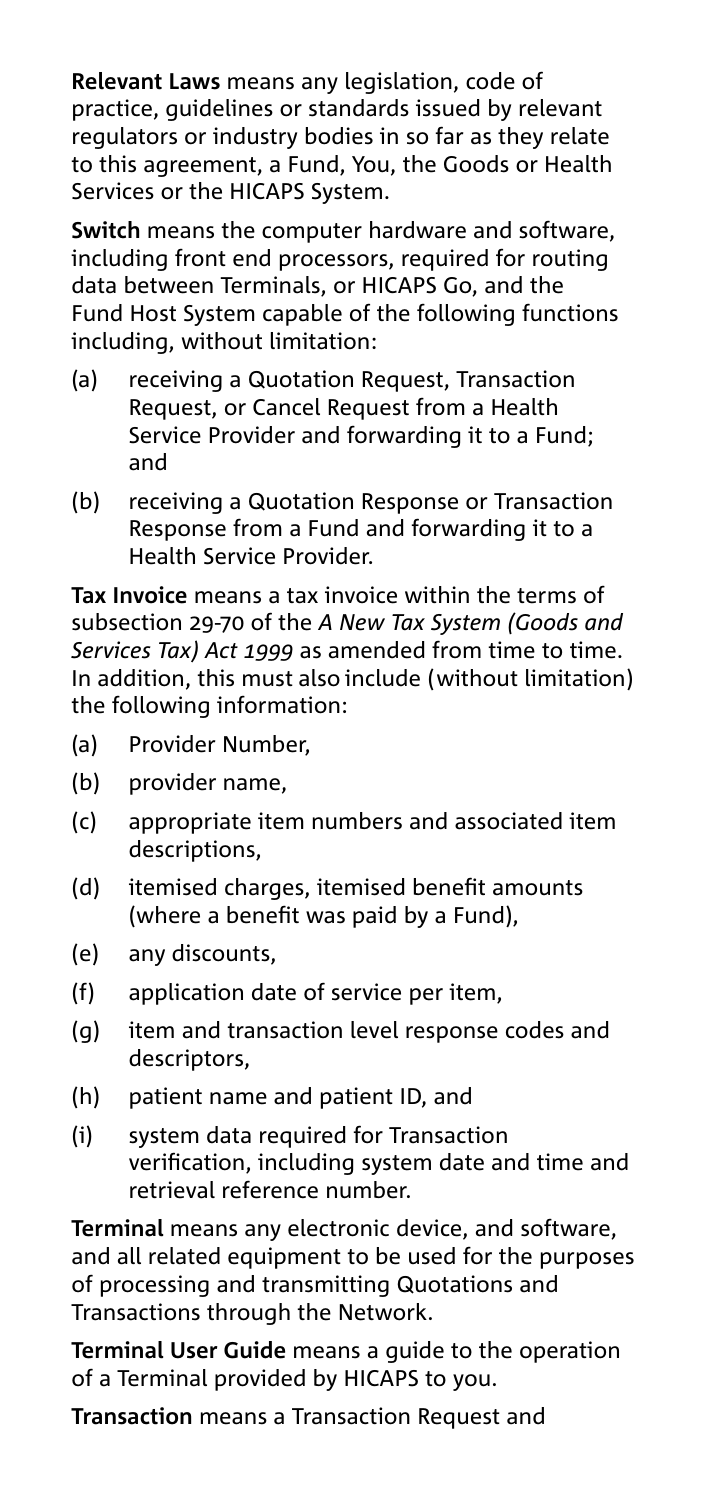Transaction Response, or Cancel Request and Transaction Response.

**Transaction Data** means in relation to a Transaction:

- (a) any identification of a Cardholder for whom a health insurance claim is or has been made in the Transaction; and
- (b) information about the nature of the treatment, services or goods provided by You to a Cardholder for whom a health insurance claim is or has been made on a Fund in the Transaction.
- (c) information related to the identification of the Health Service Provider, including but not limited to the Provider Number

**Transaction Request** means an electronic request to a Fund given through the Network by a Health Service Provider for authorisation of a health insurance claim on a Fund.

**Transaction Response** means an electronic response given through the Network by, or on behalf of, a Fund to a Transaction Request, or Cancel Request.

**You** or **Yourself** means the person or persons named in the HICAPS Provider Agreement Details and if there are more than one, means each of them separately and every two or more of them jointly.

#### **Interpretation**

- 1.2 In this agreement unless the contrary intention appears:
	- (a) a reference to this agreement or another instrument (including, without limitation, the Terminal User Guide) includes any variation or replacement of them;
	- (b) a reference to a member includes a contributor or any other person, regardless of how designated by a Fund, who pays premiums to the Fund for health insurance.

### **Operation**

1.3 This agreement is intended to operate as a separate agreement between You and a Fund. Accordingly, the rights, obligations and liabilities of a Fund pursuant to this agreement are several and are not joint or joint and several with any other Fund.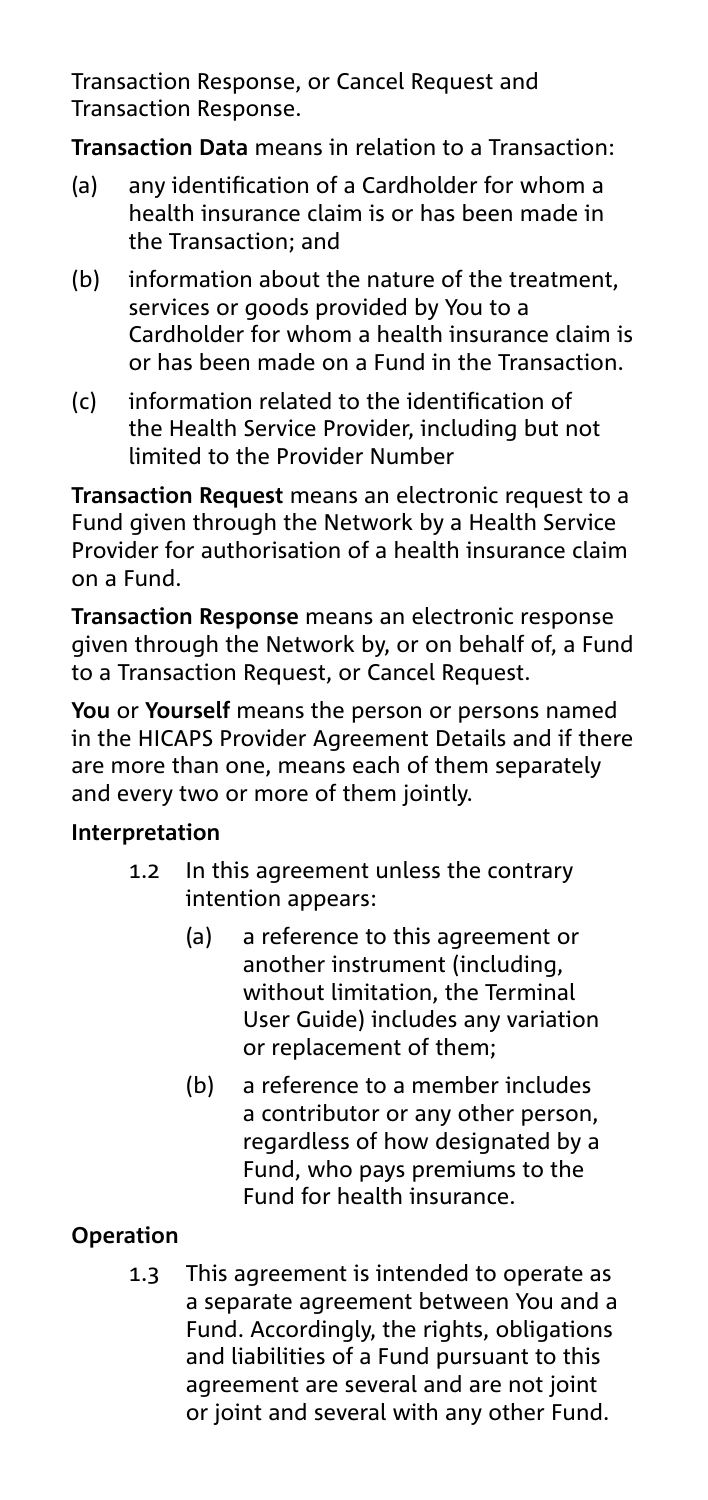#### **Application to Health Service Providers**

- 1.4 If You have entered into this agreement on behalf of one or more Health Service Providers, then (unless the contrary intention appears) this agreement is to be read as follows:
	- (a) where the agreement relates to the provision of treatment, Goods or Health Services to a Cardholder or the processing of a Transaction or Quotation, references to You also include the Health Service Provider who has provided the relevant treatment, Goods or Health Services (jointly and severally with You); or
	- (b) other references in this agreement to You also include each of the Health Service Providers (jointly and severally with You).

 You are responsible for ensuring that each Health Service Provider on whose behalf you have entered this agreement is bound by, and complies with, the terms of this agreement to the extent that they apply to that Health Service Provider as set out in this clause 1.4.

### 2. CONDITIONS PRECEDENT

2.1 This agreement will not come into force until HICAPS has made the HICAPS System available to You and a Fund.

### 3. HICAPS SYSTEM

- 3.1 A Fund will at its own discretion, decide from time to time:
	- (a) whether it will make the Terminal or HICAPS Go available to its members and Health Service Providers; and
	- (b) the Approved Modalities in respect of which it will transact with its members and Health Service Providers using the Network.
- 3.2 A Fund agrees to settle health insurance claims initiated by You through the Network in accordance with this agreement, except that: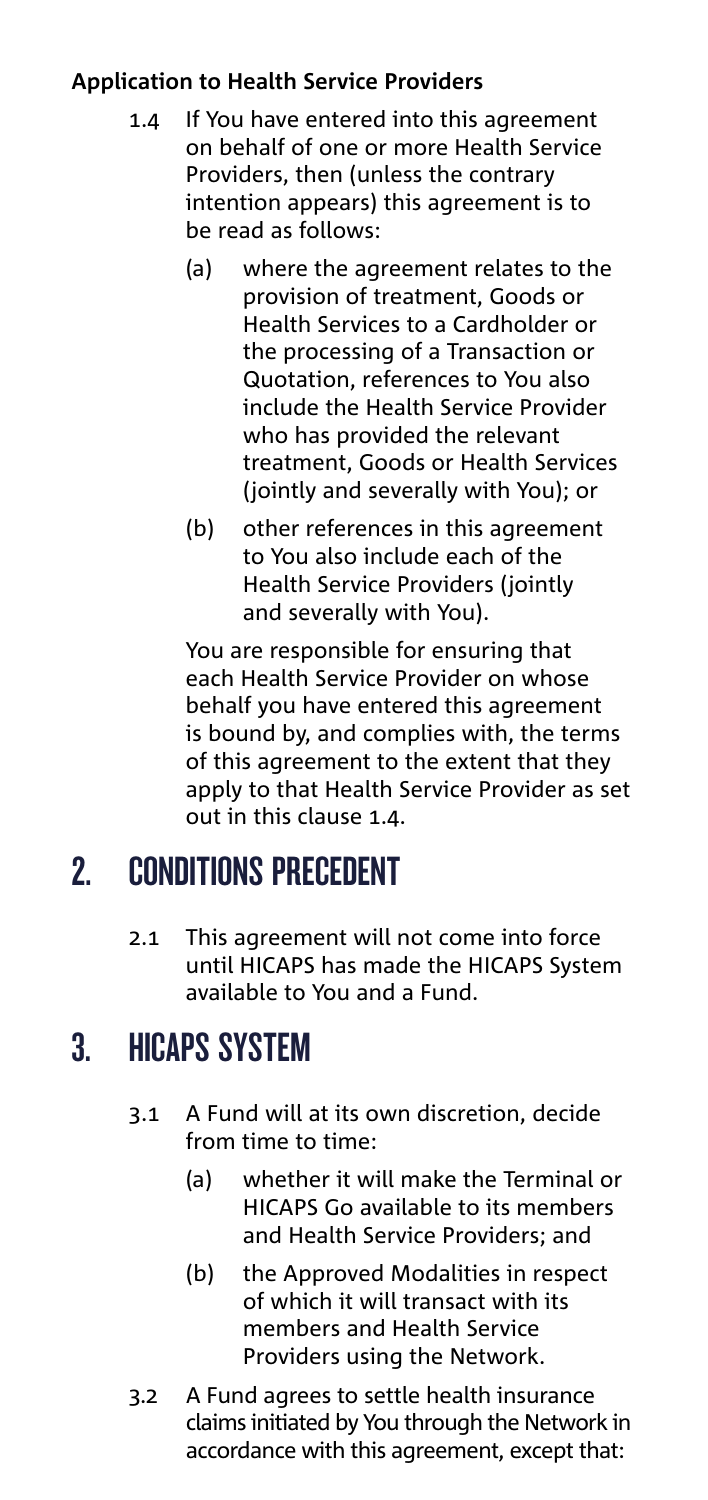- (a) a Fund does not agree to settle health insurance claims or respond to Quotation Requests through the Network using Terminals or HICAPS Go if that method of transacting is not made available by that Fund (including if either the Fund's or Your participation in HICAPS Go has been terminated under clause 7.4);
- (b) a Fund does not agree to settle health insurance claims or respond to Quotation Requests through the Network for Goods or Health Services that are not within an Approved Modality; and
- (c) this agreement does not impose any obligations on a Fund in relation to:
	- (i) health insurance claims or Quotation Requests submitted using a Terminal or HICAPS Go if that method of transacting is not made available by that Fund; or
	- (ii) Goods or Health Services outside the Approved Modalities.
- 3.3 A Fund is not responsible for ensuring the availability of the HICAPS System to You.
- 3.4 You must do the following:
	- (a) not disadvantage a Cardholder, such as by charging a fee, solely because a health insurance claim is to be processed through the Network in respect of Goods or a Health Service (however, this clause does not prevent charging for Merchant Service Transactions in accordance with your merchant agreement);
	- (b) provide the Goods or Health Service to a Cardholder to which a Transaction Request relates prior to initiating the Transaction Request;
	- (c) not make any representation in connection with Goods or a Health Service which may bind a Fund;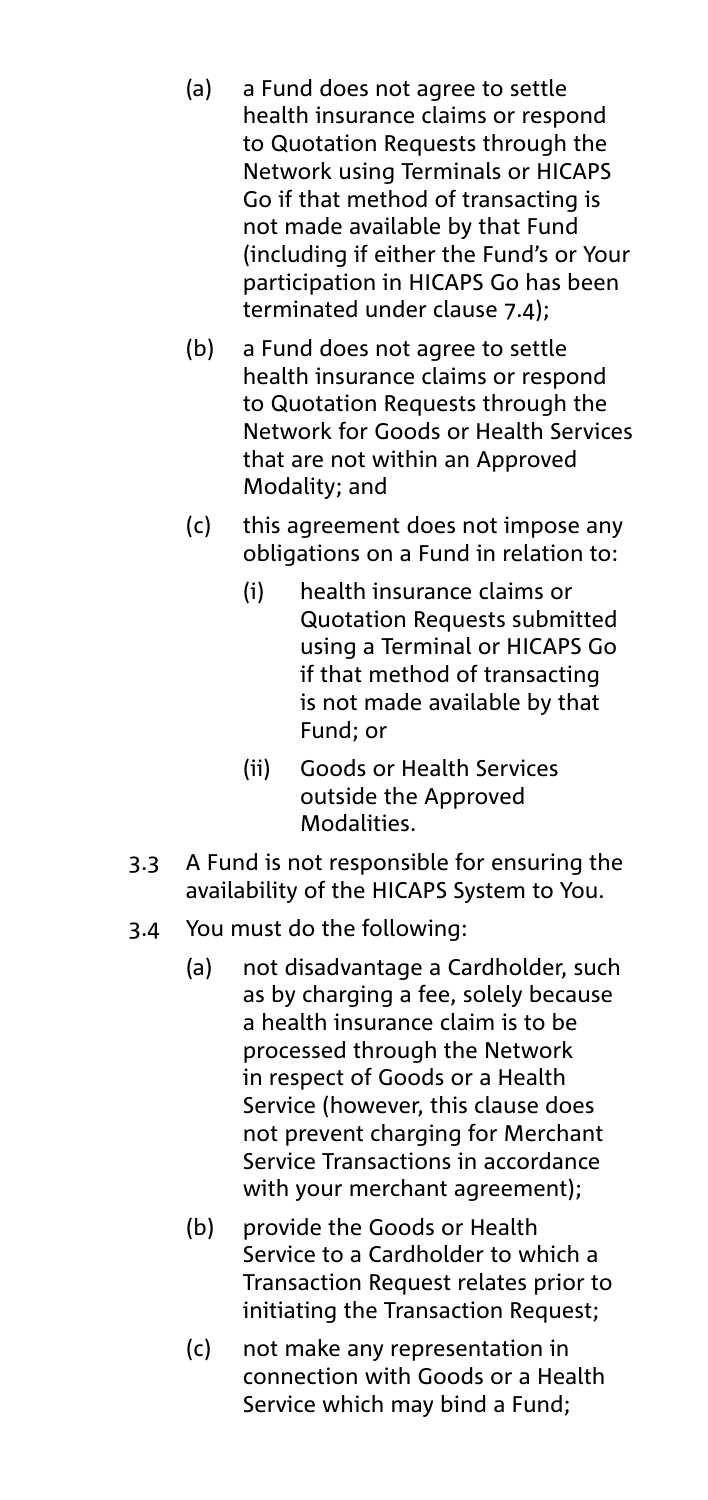- (d) stop accepting a Card in respect of a Fund if:
	- (i) acting in accordance with its legitimate business interests, the Fund tells You to do so; or
	- (ii) this agreement terminates in respect of that Fund;
- (e) immediately stop using the Network to process health insurance claims using a Transaction request and request quotations using a Quotation request in respect of a Fund when the Fund requests You to do so in circumstances where (but not limited to) the Fund reasonably suspects that there has been inappropriate activity and/or You are in breach of this agreement;
- (f) retain and return a Card to a Fund where the Fund, acting in accordance with its legitimate business interests, requires You to do so;
- (g) notify HICAPS of the name and provider number of any Health Service Provider who may use a Terminal or HICAPS Go in respect of this agreement and use reasonable endeavours to notify HICAPS immediately in writing of any change in those details including the removal or addition of any such Health Service Provider;
- (h) where a Cardholder requires a Quotation and the Fund has agreed to process Quotation Responses, ensure that a Quotation Request is forwarded to the Cardholder's Fund and a Quotation Response is received by return before the Goods and/or Health Service the subject of Quotation is provided to that Cardholder. Quoting must only be done at the request of the cardholder once the Goods or Health Service has been determined and agreed to by the Cardholder. The details in the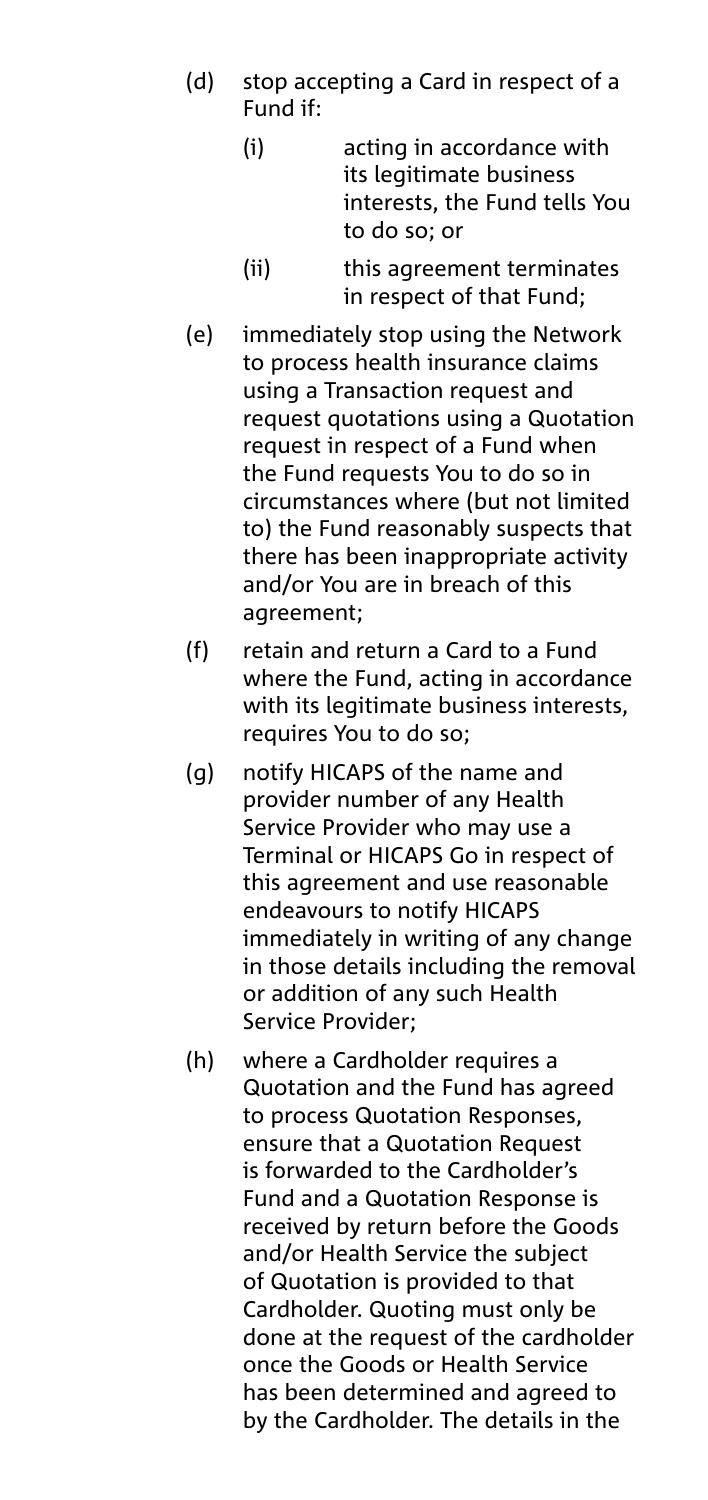Quotation must be accurate, true, and supported by relevant evidence which must be provided to the relevant Fund upon request;

- (i) not process a Transaction Request health insurance claim unless;
	- (i) specifically authorised by Relevant Laws; and;
	- (ii) You reasonably believe that each claim is valid.
- (j) only process Transactions and submit Quotation Requests for the provision of Goods or Health Service(s) performed (or, in the case of Quotation Requests, to be performed) at the Registered Provider Location, except where a Fund authorised the provision of Goods or Health Service(s) and processing of Transactions at a location other than the Registered Provider Location; and
- (k) where applicable, ensure that the identifier of any Goods or Health Service(s) contained in any Quotation Request or Transaction Request is in accordance with any applicable agreement or understanding between Funds and the relevant professional association about the descriptions of services for which private health insurers will pay health insurance claims.
- 3.5 A Fund must establish and maintain a Fund Contact Point for the term of this agreement which must be made available during the Fund's normal business hours.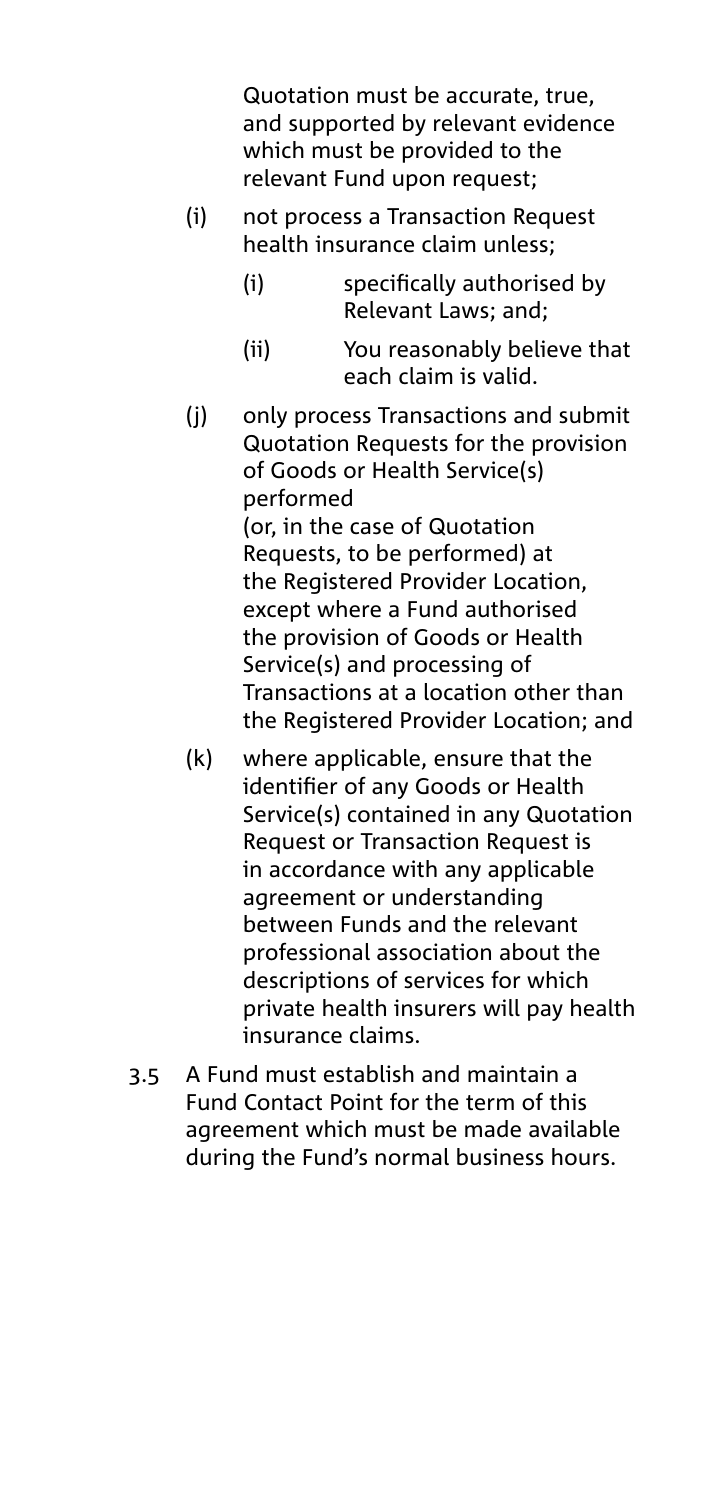# 4. HANDLING TRANSACTIONS

- 4.1 You must comply with the Terminal User Guide when processing Transactions and Quotations.
- 4.2 In relation to a health insurance claim to be made on a Fund You must do the following:
	- (a) process the claim through a Terminal or HICAPS Go in a Cardholder's presence as soon as reasonably practicable after the related Goods and/or Health Service has been provided to the Cardholder;
	- (b) only process the claim through a Terminal or HICAPS Go using a Card;
	- (c) use reasonable care to detect forged or unauthorised signatures or the unauthorised use or forgery of a Card and, in particular, use reasonable endeavours to verify the identity of a Cardholder independently from the Card;
	- (d) require the Cardholder to review and sign the receipt, certifying the Important Declaration, generated by a Terminal or HICAPS Go where a Transaction Request, or Cancel Request is made;
	- (e) give the Cardholder a copy of the signed receipt referred to in paragraph (d) and retain the original signed receipt referred to in paragraph (d) for at least 24 months or any longer period required by law after the Transaction Request has been processed through a Terminal or HICAPS Go;
	- (f) ensure that the signed receipt referred to in paragraph (d) accurately describes the Goods and/ or Health Service(s) that have been provided to the Cardholder and that such a description is consistent with the identifier of the Goods and/or Health Service(s) used in the Transaction Request;
	- (g) provide a Fund with evidence, including treatment plans,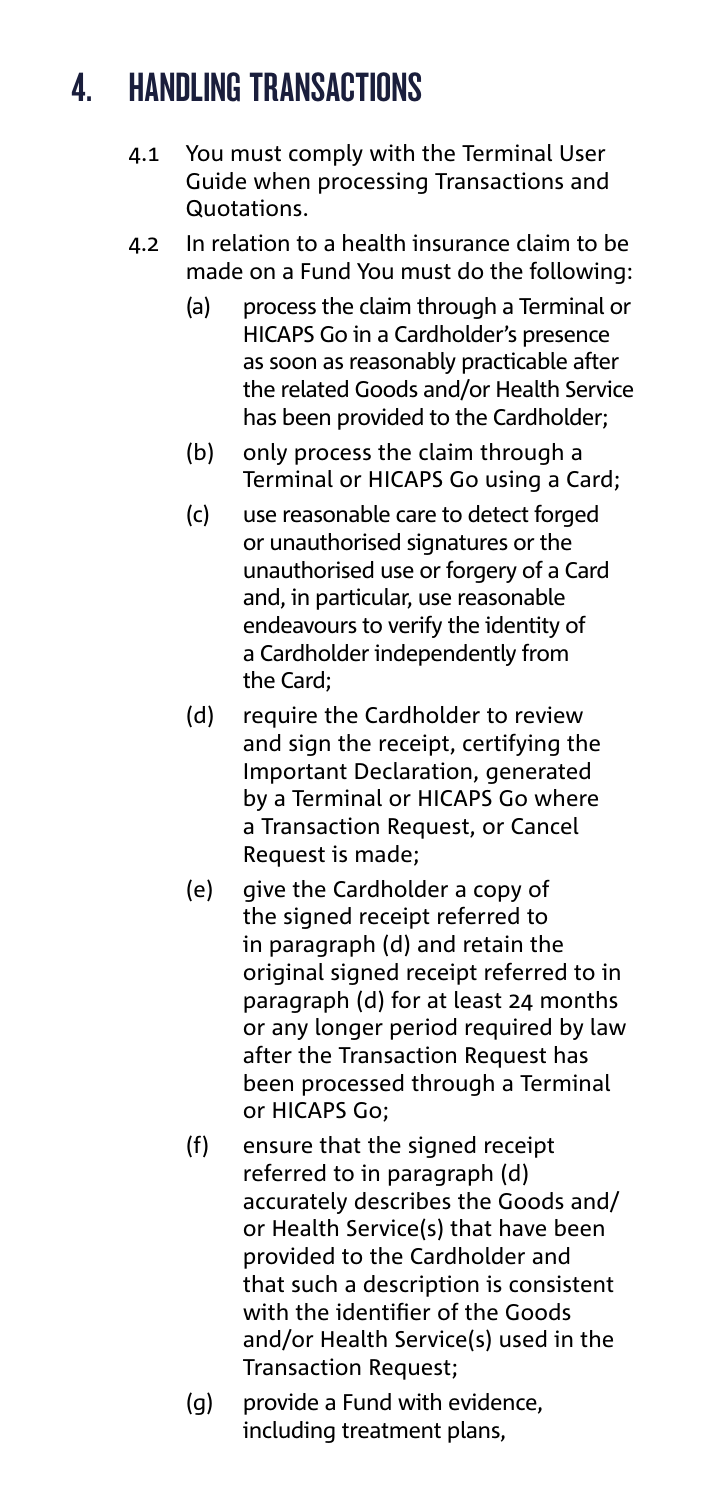appointment schedules, signed receipts, copies of Tax Invoices, and other supporting documentation as requested, by the Fund acting reasonably, of a Transaction processed for the purposes of that Fund within 10 Business Days of the Fund requesting that evidence or such reasonable period requested by the Fund; and

- (h) retain other documentation referred to in paragraph 4.2 (g) for at least 24 months or any longer period required by law.
- (i) only use a Terminal or HICAPS Go authorised by HICAPS and the Fund for processing the claim through the Network; and
- (j) where Goods that have been claimed in a Transaction are returned to You and You have agreed to process a refund or provide alternate replacement Goods, and where the claim for those would differ from the original claim, agree a process with the Fund for reversing or adjusting the claim for Goods within 10 Business Days or other period reasonably agreed with the Fund.
- 4.3 Where You initiate a health insurance claim on behalf of a Cardholder, You must take all reasonable steps to satisfy Yourself that:
	- (a) all particulars are true and correct including, without limitation, all item numbers and codes that are included in a Transaction Request represent an accurate description of the Goods and/or Health Service delivered;
	- (b) the Transaction Request will be valid and acceptable;
	- (c) the relevant Cardholder is not disputing liability for the Goods and/ or Health Service the subject of the Transaction Request; and
	- (d) the Goods and/or Health Service(s) in the Transaction were performed or supplied at the Registered Provider Location unless authorised by the Fund.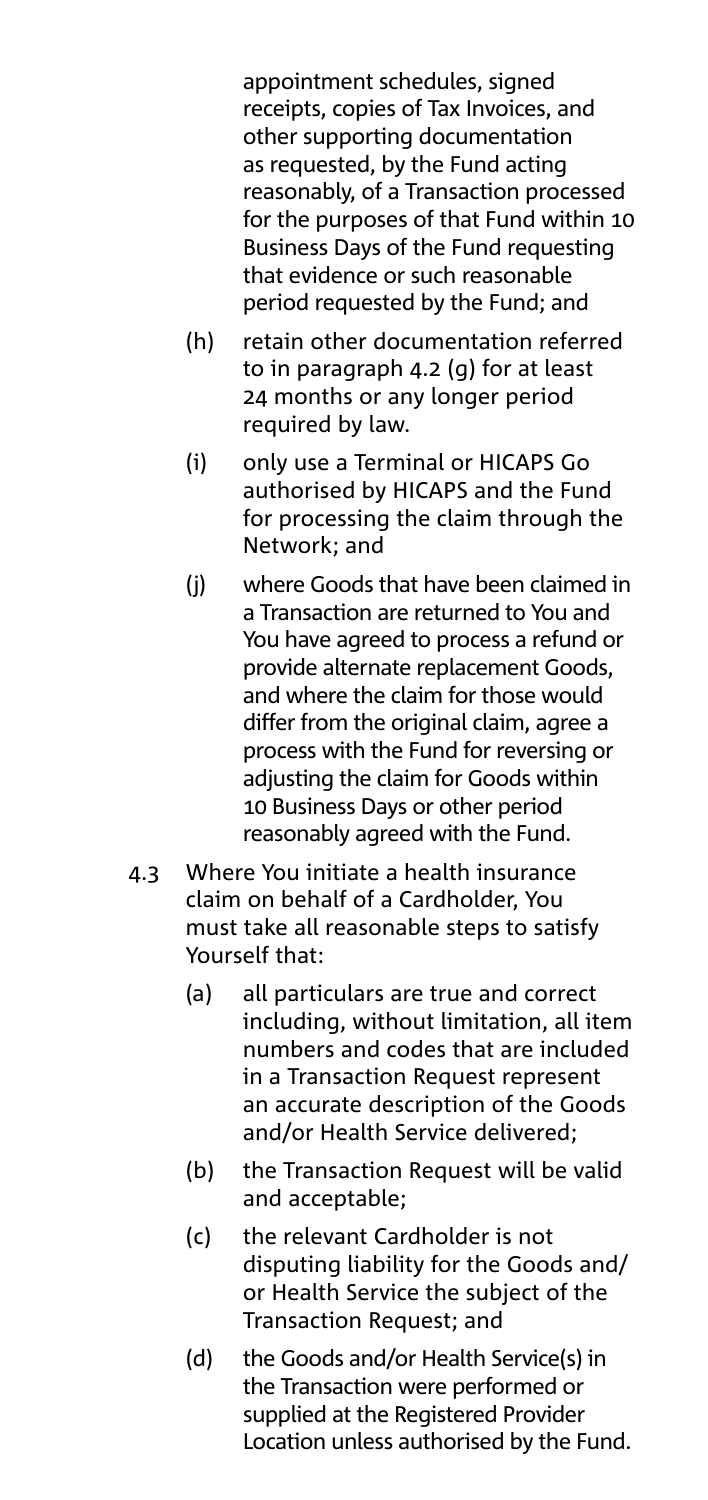# 5. SETTLEMENT OF TRANSACTIONS

- 5.1 You and a Fund acknowledge that the Fund is solely responsible for verifying the details of a Transaction Request or Cancel Request and for authorising or rejecting the Transaction Request or Cancel Request. A Fund is under no obligation to authorise a Transaction Request or Cancel Request.
- 5.2 Where a Fund authorises a Cancel Request, the Transaction Request to which the Cancel Request relates is immediately cancelled.
- 5.3 A Transaction Request is not valid if:
	- (a) the Transaction Request is illegal or any particulars of a health insurance claim are not true;
	- (b) the Transaction Request is not authorised by a Cardholder to which a Transaction Request relates;
	- (c) You have not provided the Goods and/or Health Service(s) to the Cardholder to which the Transaction Request relates before processing the Transaction Request;
	- (d) another person provided the Goods and/or Health Service(s) to which the Transaction Request relates;
	- (e) the Cardholder does not confirm that each claim is certified by the Cardholder in accordance with clause 4.2 of this agreement;
	- (f) in the Fund's reasonable opinion, you have breached either clause 3.4 or 4.2 of this agreement; or
	- (g) this agreement was terminated in respect of that Fund before the date of the Transaction Request;

 and this clause applies even if a Fund has authorised the Transaction Request.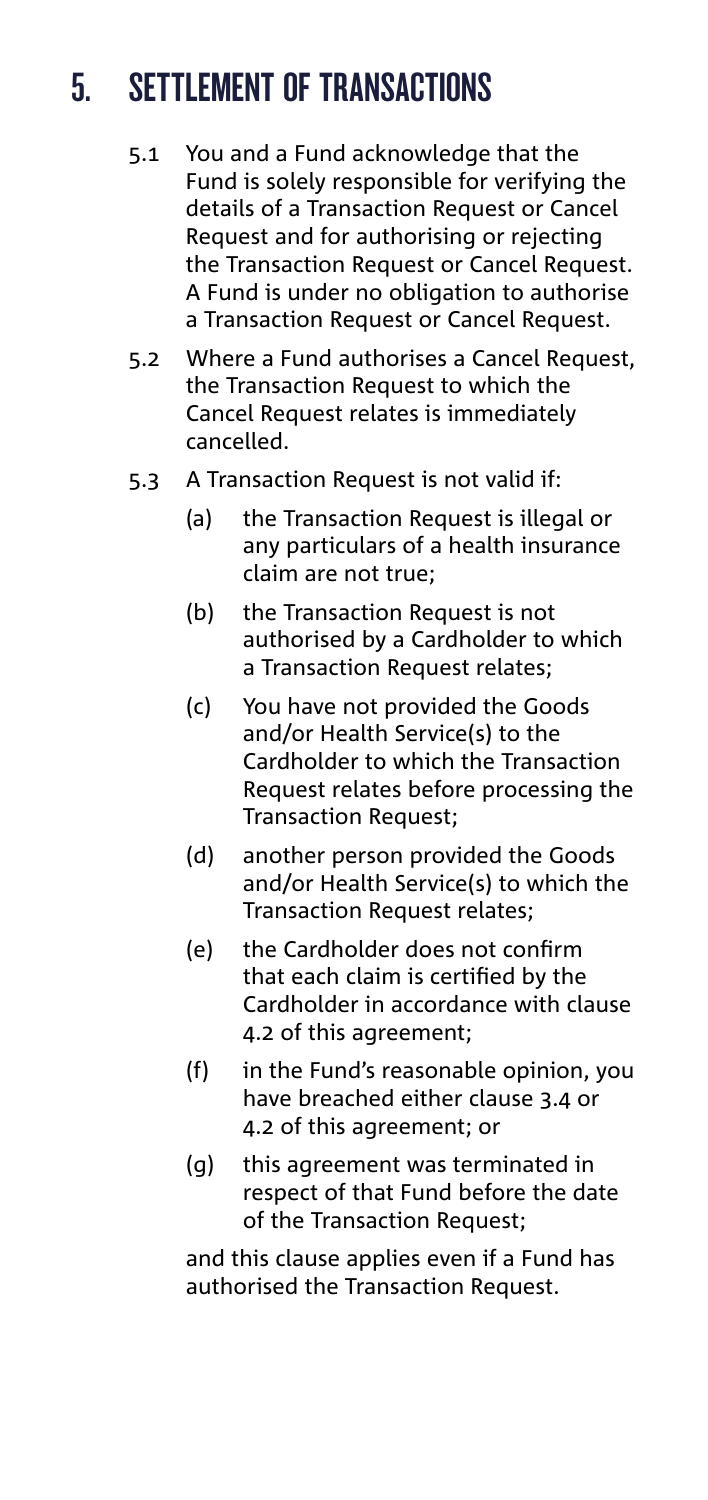- 5.4 A Transaction Request is not acceptable if the Cardholder disputes liability for the Goods and/or Health Service the subject of the Transaction Request at any time for any reason and this clause applies even if a Fund has authorised the Transaction Request.
- 5.5 Subject to clause 5.8, where a Fund authorises a Transaction Request or Cancel Request, it must calculate for each day the following:

 $T - C$ 

where:

- $T =$  the total of amounts the Fund has authorised for payment as a result of each Transaction Request made on the relevant day;
- $C =$  the total of amounts the subject of each Cancel Request which is authorised by a Fund and which has not previously been the subject of settlement under this clause.
- 5.6 Each Fund must pay to You the amount calculated for the purposes of clause 5.5 within 10 Business Days of the day for which the amount is calculated or other period reasonably agreed with You, if that amount is a positive amount. If the amount is a negative amount then it must be paid by You to the Fund within 10 Business Days of the day for which the amount is calculated in the manner agreed between them or other period reasonably agreed with the Fund.
- 5.7 A payment to You under clause 5.6 must be made by the Fund by direct credit to the bank account nominated by you or as otherwise agreed.
- 5.8 Where a Fund has settled a Transaction Request pursuant to clause 5.6, the Fund may require You to pay back the amount relating to the Transaction Request if the Transaction Request is not valid or acceptable and the Fund may direct HICAPS to debit the account nominated by You for settlement adjustments.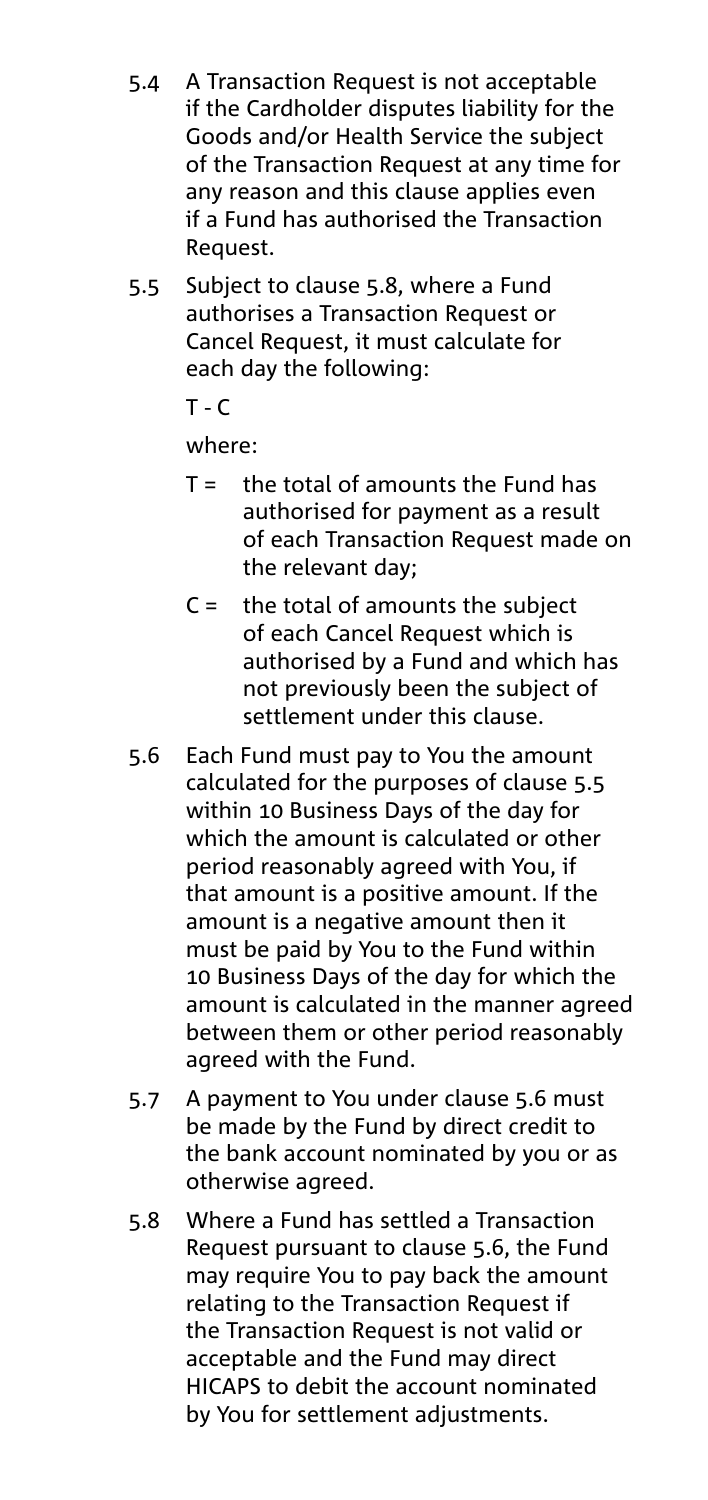5.9 You must not withhold any payment under this agreement or make a deduction from it for any reason including because you

> claim to have a set-off, counterclaim, or other right against a Fund or any other person.

- 5.10 You acknowledge and agree that you must promptly advise HICAPS of any changes to your bank account details and that any failure to do so means that the Fund will not be able to make payments to your bank account in accordance with this agreement. If you do not advise HICAPS of your requisite bank account details by the second anniversary of the Fund receiving a valid claim, the Fund will not be liable to pay you for that claim.
- 5.11 A Fund must establish a fair policy for dealing with disputes about Transactions.
- 5.12 You acknowledge and agree that HICAPS will give a Fund details of your Business that You have provided, including but not limited to the Provider Number, for the purpose of processing Transactions.

### 6. CONFIDENTIAL INFORMATION

- 6.1 Subject to the remainder of this clause:
	- (a) all Confidential Information relating to a party is passed to and received by the other party in the strictest confidence; and
	- (b) a party holding Confidential Information of the other party must not disclose, divulge or grant access to such Confidential Information other than to its directors, employees, agents, advisers, officers or service providers to the extent required under this agreement, and shall not permit any of the directors, employees, agents, advisers, officers, or service providers to disclose, divulge or grant access to such information to other persons except to the extent required by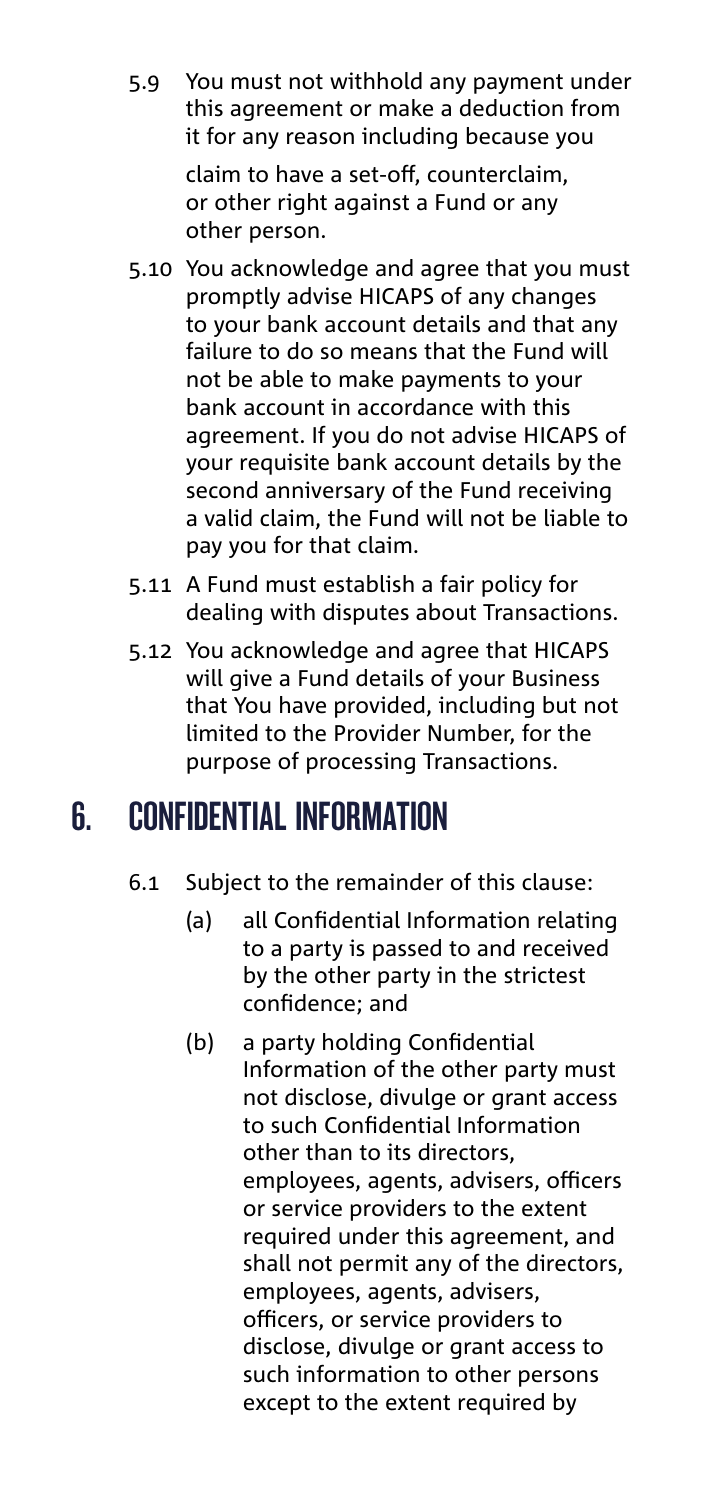law. A party who has received Confidential Information from another party under this agreement must, at the request of the other party, have delivered to that party all documents or other materials containing or referring to that Confidential Information which are in its possession, power or control or in the possession, power or control of any other person who has received that information from the party to whom the request is directed.

- 6.2 Without limitation to the remainder of this clause, each party agrees:
	- (a) to use Confidential Information of the other party only for the purposes of fulfilling its obligations under this agreement;
	- (b) not to disclose Confidential Information of the other party without the written authority of that party except for the purpose of fulfilling its obligations under this agreement;
	- (c) to immediately notify the other party where it becomes aware that disclosure of Confidential Information may be required by law;
	- (d) not to transfer Confidential Information outside Australia, or allow a person outside Australia to have access to it, without the prior approval of the other party;
	- (e) to ensure that any person requiring access to Confidential Information (including, without limitation, any employee or approved subcontractor of the other party) makes an undertaking not to access, use, disclose or retain Confidential Information except in performing their duties to the party and is informed by the party that failure to do so may lead to the party taking action against the relevant person;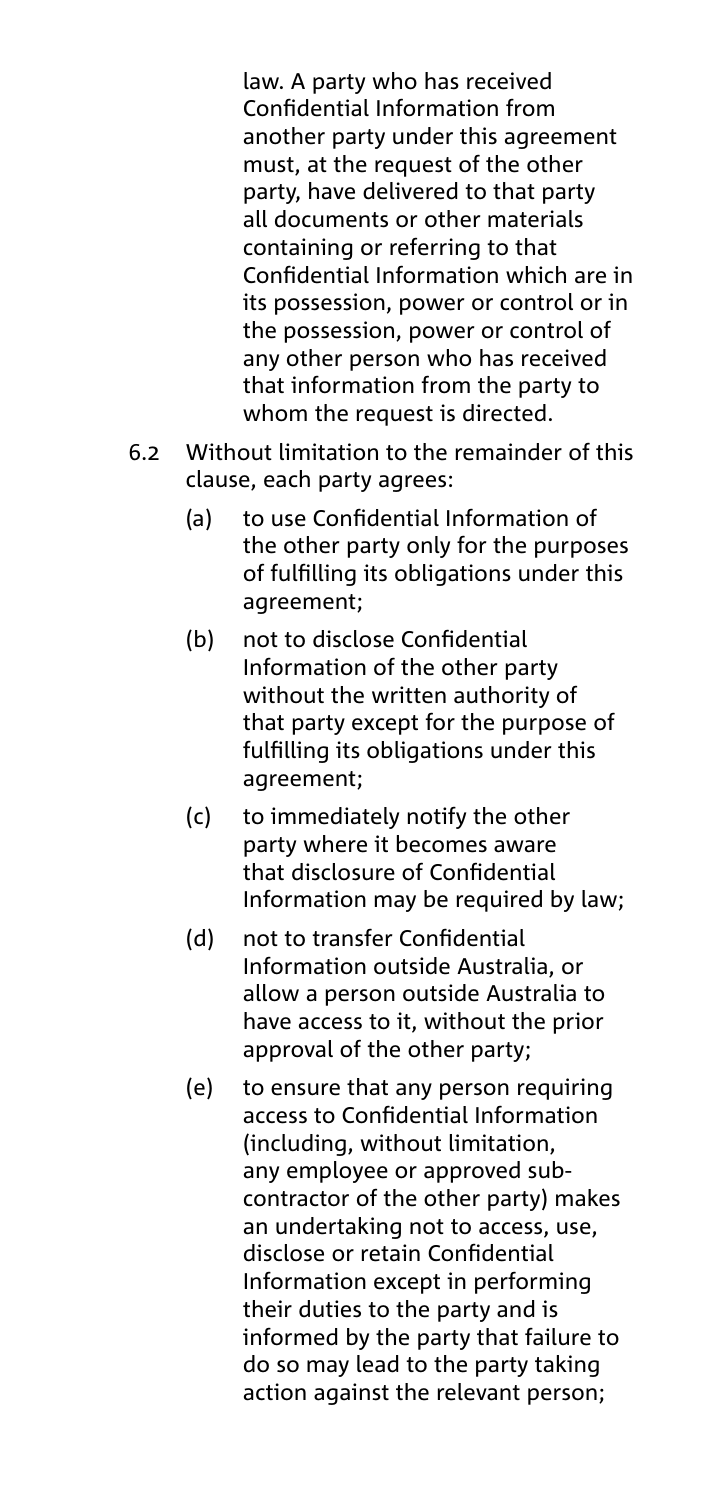- (f) to immediately notify the other party where it becomes aware of a breach of its obligations of confidentiality under this agreement by itself or as a result of the actions of any other person; and
- (g) to take all reasonable measures to ensure Confidential Information is protected against loss, and against unauthorised access, use, modification, disclosure and that only authorised personnel have access to Confidential Information.
- 6.3 The obligations of a party under this clause do not apply to any data or information which the party demonstrates:
	- (a) was in widespread use and generally available at the time of the use or disclosure;
	- (b) was already in the party's possession at the date of this agreement; or
	- (c) was subsequently developed, collated or obtained by the party wholly independently of this agreement and without any breach of any obligation of confidence owed to the other party.
- 6.4 Notwithstanding any other clause in this agreement, unless You advise otherwise, You agree that HICAPS and the Fund may, acting reasonably, publish contact details of your business that You have provided (including, but not limited to business name, Registered Provider Location, telephone number, facsimile number, email address and website) to promote the HICAPS service, including publishing details of Health Service Providers that use HICAPS services in any format (including searches and maps). Where You have entered into this agreement on behalf of any other Health Service Providers, You confirm and warrant that those Health Service Providers have provided You with their prior authorisation to enter this agreement on their behalf, including that You have their authorisation to agree on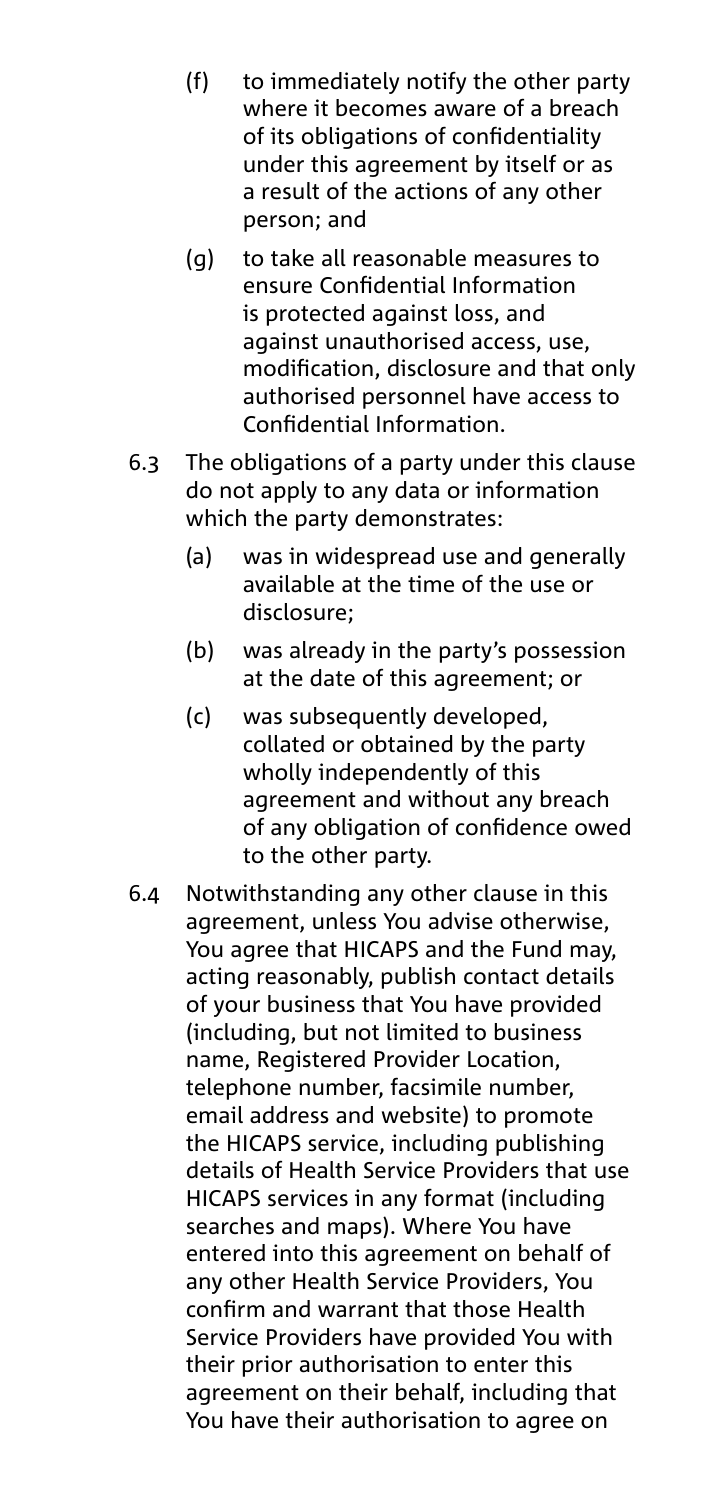their behalf that HICAPS or the Fund may acting reasonably publish contact details of those Health Service Providers' business (including, but not limited to business name, Registered Provider Location, telephone number, facsimile number, email address and website) to promote the HICAPS service, including publishing details of Health Service Providers that use HICAPS services in any format (including searches and maps).

- 6.5 You declare that where Personal and/ or Business Information (including, but not limited to business name, Provider Number, Registered Provider Location, telephone number, facsimile number, email address and website) has been or will be provided in the HICAPS Provider Agreement Application Form or will be provided by the Applicant's Nominated Authority when completing the HICAPS Provider Agreement Application Form, or is otherwise provided as a result of the ongoing use of HICAPS, the applicant has made or will make each such individual aware of the fact and:
	- that their Personal and/or Business Information has been collected by HICAPS to for the purpose of managing, administering and processing Transactions, and protecting against fraud;
	- that their Personal and/or Business Information (including, but not limited to business name, Provider Number, Registered Provider Location, telephone number, facsimile number, email address and website) may be disclosed to other organisations involved in the provision, management, administration and processing of Transactions, or as required by law, or with their consent;
	- that the applicant may not be able to obtain the HICAPS service the subject of the HICAPS Provider Agreement Application if that individual's Personal and/or Business Information is not provided;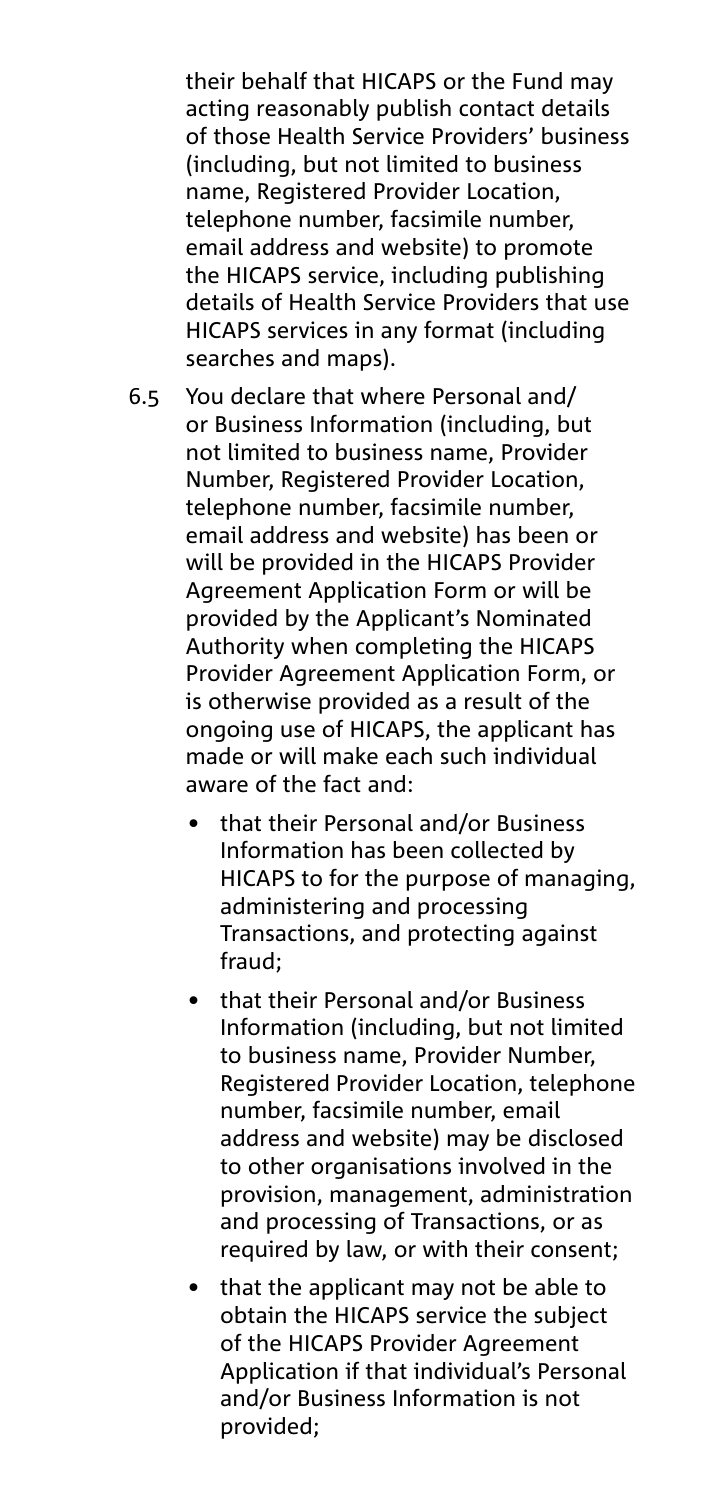- that the individual can gain access to their personal and/or Business information by contacting HICAPS.
- 6.6 We (HICAPS) respect your privacy and handle your information in accordance with our privacy policy. For more information please see the Privacy Statement on the HICAPS website go to https://www.hicaps.com.au/common/ privacy

# 7. TERMINATION

- 7.1 This agreement automatically ends:
	- (a) upon receipt of a signed HICAPS merchant closure form. For the avoidance of doubt if You have been using both a Terminal and HICAPS Go and You terminate Your use of one of these products, this agreement will continue to apply to the other product unimpeded;
	- (b) on the giving of 30 days' notice to You if it has been more than 2 years since You processed a claim through a Terminal or HICAPS Go; or
	- (c) to the extent that it relates to a Fund, upon termination of a Fund Agreement between HICAPS and that Fund.
- 7.2 You or a Fund may end this agreement to the extent that it relates to that Fund immediately if:
	- (a) the other party commits a material breach of its obligations under this agreement which breach is not remedied within 60 days of receipt of a notice in writing requesting the breach be remedied or is not remedied within that period to the satisfaction of the party giving the notice; or
	- (b) an Insolvency Event has occurred in relation to that other party.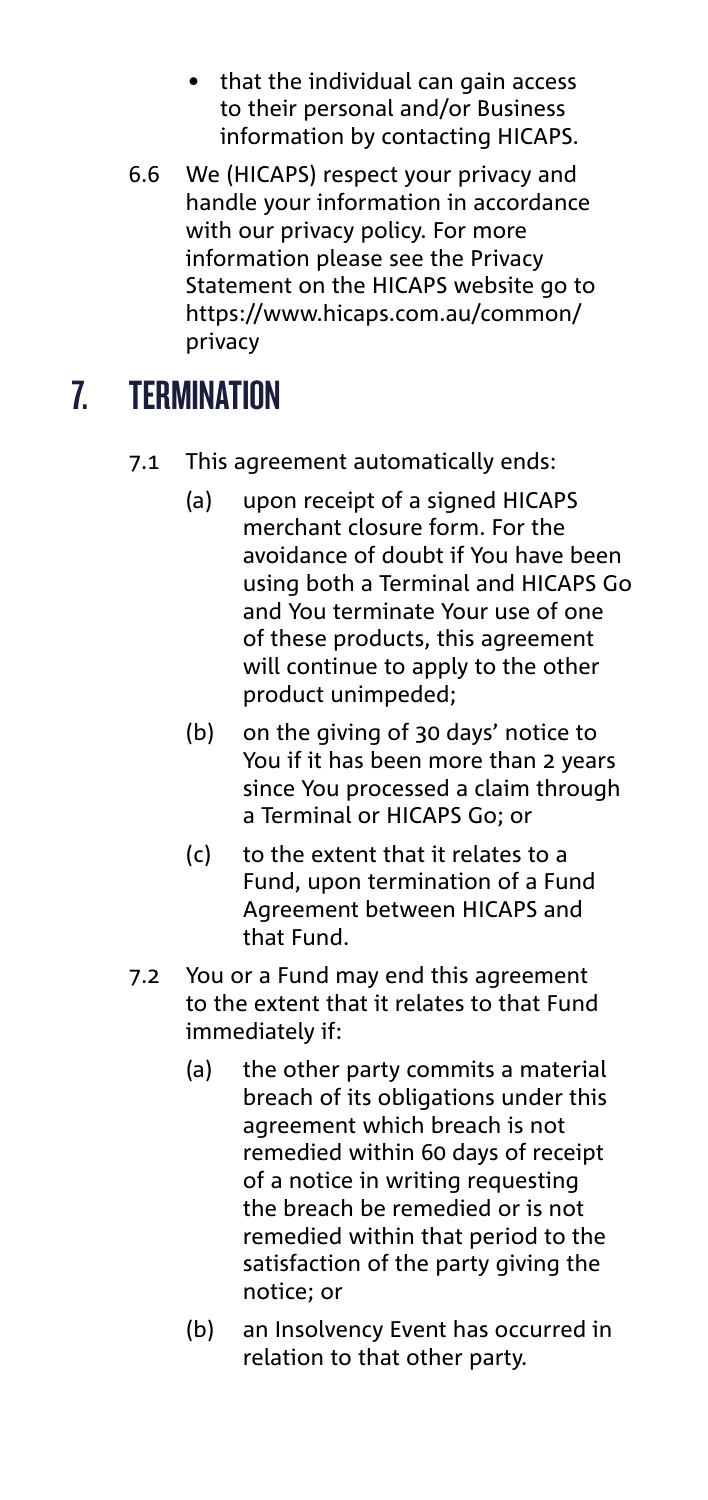- 7.3 A Fund may also end this agreement to the extent that it relates to that Fund (whether as a whole or in relation to the Fund's use of either the Terminal or HICAPS Go) on the giving of 60 days' notice to You.
- 7.4 The ending of this agreement or any part of it to the extent that it relates to a Fund does not affect a party's rights and obligations which arose before it ended and, if the party terminating this agreement is a Fund, that termination does not affect the continued operation of this agreement so far as other Funds are concerned.

### 8. COSTS AND EXPENSES

- 8.1 Each party shall bear its own costs and expenses in connection with the preparation, negotiation and execution of this agreement except for stamp duty.
- 8.2 You agree to pay any stamp duty payable or assessed in connection with this agreement.

### 9. JURISDICTION

- 9.1 This agreement and the transactions contemplated by it are governed by the laws in force in the Australian State or Territory in which your principal place of business is located.
- 9.2 Any legal proceedings involving this agreement can be held in the courts of any State or Territory of Australia. You and we submit to the non-exclusive jurisdiction of those courts.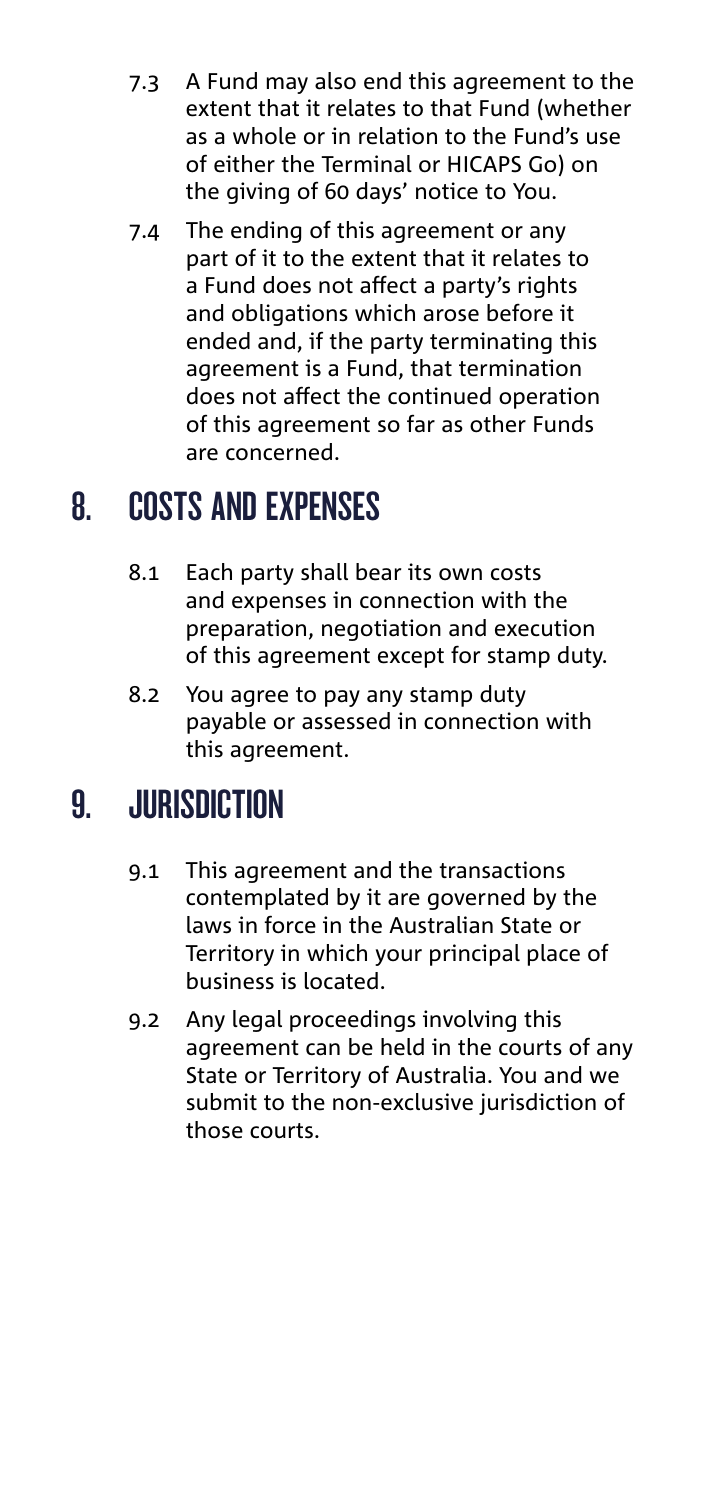### 10. MISCELLANEOUS

#### **Assignment**

10.1 A party may not assign its rights under this agreement.

#### **Sub-contractors**

10.2 A Fund may appoint a sub-contractor to perform all or part of its obligations under this agreement and on the basis that the Fund, by sub-contracting, shall not be relieved of any of its obligations under this agreement.

#### **Relevant Laws**

- 10.3 Each party must comply with all Relevant Laws:
	- (a) in exercising its rights and fulfilling its obligations under this agreement; and
	- (b) governing the collection, storage, use, disclosure and security practices in relation to Transaction Data.

#### **Discretion**

10.4 Any discretion conferred on a Fund under this agreement will be exercised reasonably and in accordance with the Fund's legitimate business interests.